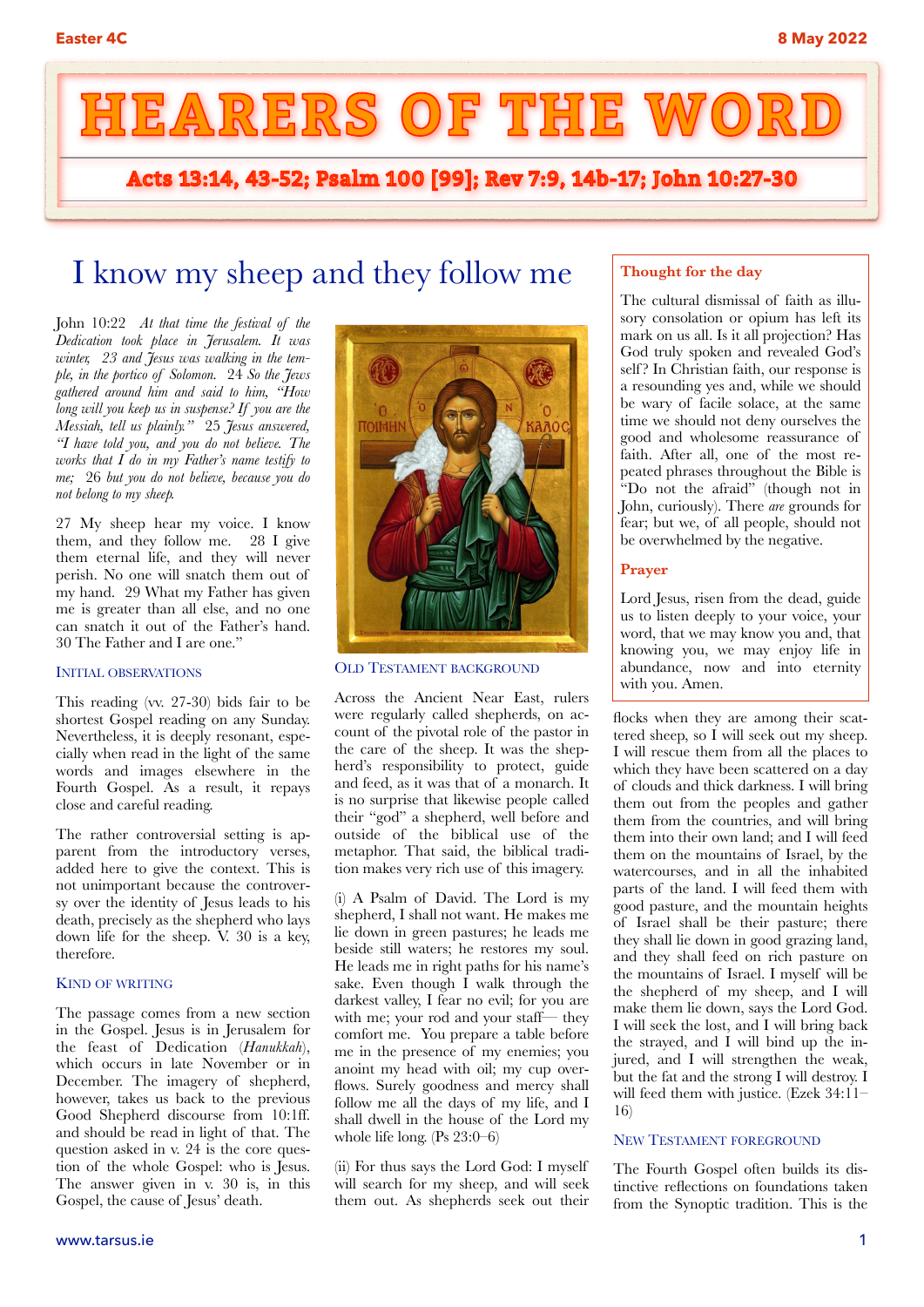#### case here.

(i) As he went ashore, Jesus saw a great crowd; and he had compassion for them, because they were like sheep without a shepherd; and he began to teach them many things. (Mark 6:34)

(ii) 'And you, Bethlehem, in the land of Judah, are by no means least among the rulers of Judah; for from you shall come a ruler who is to shepherd my people Israel.'" (Matt 2:6)

(iii) So he told them this parable: "Which one of you, having a hundred sheep and losing one of them, does not leave the ninety-nine in the wilderness and go after the one that is lost until he finds it? When he has found it, he lays it on his shoulders and rejoices. And when he comes home, he calls together his friends and neighbours, saying to them, 'Rejoice with me, for I have found my sheep that was lost.' Just so, I tell you, there will be more joy in heaven over one sinner who repents than over ninetynine righteous persons who need no repentance. (Luke 15:3–7)

(iv) "I am the good shepherd. The good shepherd lays down his life for the sheep. The hired hand, who is not the shepherd and does not own the sheep, sees the wolf coming and leaves the sheep and runs away—and the wolf snatches them and scatters them. The hired hand runs away because a hired hand does not care for the sheep. I am the good shepherd.

I know my own and my own know me, just as the Father knows me and I know the Father. And I lay down my life for the sheep. I have other sheep that do not belong to this fold. I must bring them also, and they will listen to my voice. So there will be one flock, one shepherd. For this reason the Father loves me, because I lay down my life in order to take it up again. No one takes it from me, but I lay it down of my own accord. I have power to lay it down, and I have power to take it up again. I have received this command from my Father." (John 10:11–18)

(v) When they had finished breakfast, Jesus said to Simon Peter, "Simon son of John, do you love me more than these?" He said to him, "Yes, Lord; you know that I love you." Jesus said to him, "Feed my lambs." A second time he said to him, "Simon son of John, do you love me?" He said to him, "Yes, Lord; you know that I love you." Jesus said to him, "Tend my sheep." He said to him the third time, "Simon son of John, do you love me?" Peter felt hurt because he said

to him the third time, "Do you love me?" And he said to him, "Lord, you know everything; you know that I love you." Jesus said to him, "Feed my sheep. (John 21:15–17)

#### ST PAUL

The life I now live in the body, I live because of the faithfulness of the Son of God, who loved me and gave himself for me. (Galatians 2:20)

For our paschal lamb, Christ, has been sacrificed. (1 Cor 5:7)

#### BRIEF COMMENTARY

**Verses 22-23** The feast of Dedication governs the rest of John 10. After the destruction of the Temple, all Jewish traditions, including the Nazarene sect, wondered about the place of encounter with God. Christians did not locate it in a place but in a person. See John 4:23.

**Verse 24** This question is both odd and typical. It is odd in John's Gospel because throughout Jesus has been open about his identity. Typical because Jesus is the total focus of this Gospel.

**Verses 25-26** This is markedly robust and reflects conflicts at the time of writing between the Johannine community and the synagogue "across the road." To believe is huge in this Gospel: the verb occurs no fewer that ninety-eight times.

**Verse 27** The Good Shepherd is speaking. Voice: *When he had said this, he cried with a loud voice, "Lazarus, come out!"* (John 11:43). *Jesus said to her, "Mary!"* (John 20:16). *Jesus said to him, "Feed my sheep"*  (John 21:17). "Follow" takes us back to the earliest call of Jesus in the Gospels (John 1:37–38, 40, 43), echoed in John 21: *"After this he said to him, 'Follow me'"*  (John 21:19).

**Verse 28** In the Fourth Gospel, eternal life does not mean only or even primarily life *after* death. It means instead that quality of authentic life, which the believer already has now through faith in Jesus. *"For God so loved the world that he gave his only Son, so that everyone who believes in him may not perish but may have eternal life* (John 3:16). *Very truly, I tell you, anyone who hears my word and believes him who sent me has eternal life, and does not come under judgment, but has passed from death to life (John 5:24). Very truly, I tell you, whoever believes has eternal life.* (John 6:47). *And this is eternal life, that they may know you, the only true God, and Jesus Christ whom you have sent* (John 17:3). The followers of Jesus are protected: *While I was with them, I protected* 

**Verse 29** Given: *Now they know that everything you have given me is from you; for the words that you gave to me I have given to them, and they have received them and know in truth that I came from you; and they have believed that you sent me* (John 17:7–8). *And during supper Jesus, knowing that the Father had given all things into his hands, and that he had come from God and was going to God …*(John  $13:2-4$ ).

**Verse 30** That oneness between the Father and the Son is offered to all believers as well: *"I ask not only on behalf of these, but also on behalf of those who will believe in me through their word, that they may all be one. As you, Father, are in me and I am in you, may they also be in us, so that the world may believe that you have sent me. The glory that you have given me I have given them, so that they may be one, as we are one, I in them and you in me, that they may become completely one, so that the world may know that you have sent me and have loved them even as you have loved me."* (John 17:20–24)

#### POINTERS FOR PRAYER

**1.** Jesus tells us that we can rely on his relationship with us. Think of the relationships you have in which you feel safe and secure because there is mutual understanding and the relationship has stood the test of time.

**2.** Jesus says that the disciple is one who listens. What is your experience of listening to the word of God in the Scriptures? To what other voices have you listened and found guidance?

**3**. The faithful disciple is also one who follows the path of love that Jesus preached and practiced. Although it may be difficult at times, it is in following it we find life. Where have you had the experience of listening, responding, loving, and finding life?

#### PRAYER

Safe in your hand, O God, is the flock you shepherd through Jesus your Son. Lead us always to the living waters where you promise respite and refreshment, that we may be counted among those who know and follow you. We ask this through Jesus Christ, the resurrection and the life, who lies and reigns with you in the unity of the Holy Spirit God for ever and ever. Amen.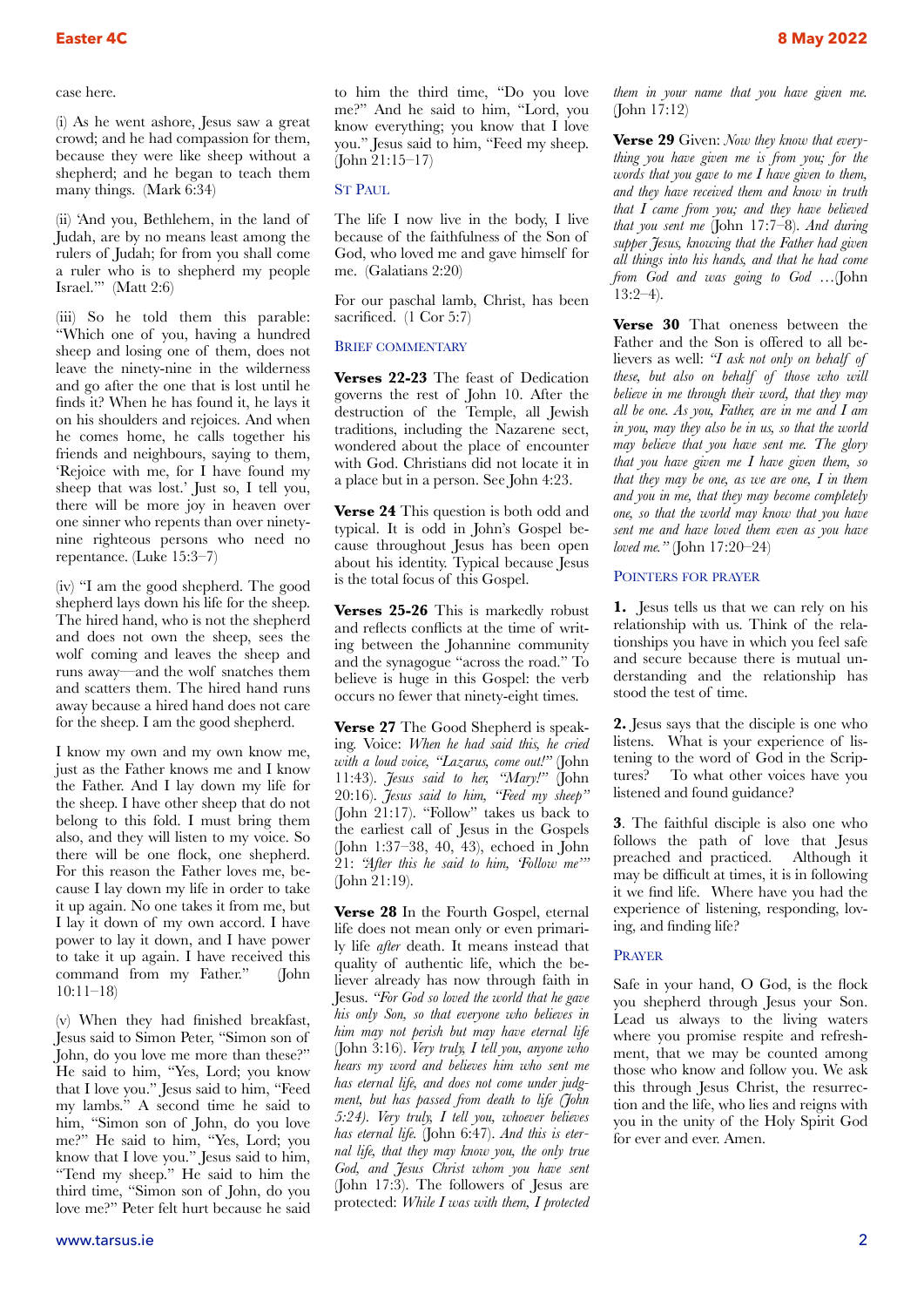# The Lamb at the centre of the throne will be their shepherd

Rev 7:9 After this I looked, and there was a great multitude that no one could count, from every nation, from all tribes and peoples and languages, standing before the throne and before the Lamb, robed in white, with palm branches in their hands. 10 *They cried out in a loud voice, saying,*

*"Salvation belongs to our God who is seated on the throne, and to the Lamb!"*

11 *And all the angels stood around the throne and around the elders and the four living creatures, and they fell on their faces before the throne and worshiped God,* 12 *singing,*

*"Amen! Blessing and glory and wisdom and thanksgiving and honour and power and might be to our God forever and ever! Amen."* 

Rev 7:13 *Then one of the elders addressed me, saying, "Who are these, robed in white, and where have they come from?"* 14 *I said to him, "Sir, you are the one that knows."* Then he said to me,

"These are they who have come out of the great ordeal; they have washed their robes and made them white in the blood of the Lamb. 15 For this reason they are before the throne of God, and worship him day and night within his temple, and the one who is seated on the throne will shelter them. 16 They will hunger no more, and thirst no more; the sun will not strike them, nor any scorching heat; 17 for the Lamb at the centre of the throne will be their shepherd, and he will guide them to springs of the water of life, and God will wipe away every tear from their eyes."

#### INITIAL OBSERVATIONS

Fortunately, the lectionary offers us some of the less forbidding scenes from the Apocalypse. Today's reading, to some degree, uses images and metaphors not too remote or esoteric. A good link with today's Gospel is found in v. 17: *for the Lamb at the centre of the throne will be their shepherd, and he will guide them to springs of the water of life.* In the end, the writer is basing everything on Jesus' death and resurrection and, at the same time, proclaiming the future salvation of all who believe and hold fast.

#### KIND OF WRITING

Where are we in the Apocalypse?

Prologue 1:1-3 Epistolary prescript 1:4-6 Prophetic sayings 1:7-8

*Visionary report* 1:9-22:5 **I.** Epiphany of the risen Christ 1:9-3:22 The seven messages 2:1-3:22

**II.** Vision in the spirit 4:1-22:5 The scroll with seven seals *6:1-11:19* The first six seals 6:1-17 *The 144,000 7:1-17* The seventh seal 8:1-11:19 The open scroll 12:1-22:5

The woman 12:1-18 Chaos unleashed 13:1-18 End time vision 14:1-20 The seven bowls 15:1-16:20 Vision of Babylon 17:1-19:10 The last things 19:11-20:21 Vision of Jerusalem 21:9-22:5

Prophetic sayings 22:6-20 Epistolary concluding blessing 22:21

Our reading comes from second major section, precisely from the section devoted to the one hundred and forty-four thousand in vv. 7:1-17. This is a consoling vision *before the Seventh Seal is opened*, unleashing the forces of evil. It is designed to bolster or buttress the faith of the persecuted.

#### CONTEXT IN THE COMMUNITY

The setting in the community is the need to strengthen and sustain believers are a time of immense pressure. No doubt many departed from the community and some are wondering why or even how they can remain. Not at all unlike our own times, really. The preceding vv. 1-8 give greater detail about this vast multitude.

Again, the inclusion of hymns familiar to the community  $(v. 10, 12)$  promotes identification with the message.

#### RELATED PASSAGES

After this I saw four angels standing at the four corners of the earth, holding back the four winds of the earth so that no wind could blow on earth or sea or against any tree. I saw another angel ascending from the rising of the sun, having the seal of the living God, and he called with a loud voice to the four angels who had been given power to damage earth and sea, saying, "Do not damage the earth or the sea or the trees, until we have marked the servants of our God with a seal on their foreheads."

And I heard the number of those who were sealed, one hundred forty-four thousand, sealed out of every tribe of the people of Israel: *etc. listing the tribes*. (Revelation 7:1–4)

#### BRIEF COMMENTARY

**Verse 9** From the number that no one could could, it is clear that one hundred and forty-four thousand is symbolic  $(12^{2}x1000)$ . The four-fold designation indicates all of creation. The throne indicates God's power while the Lamb emphasises God's paradoxical rule through vulnerability. White is the colour of resurrection and palms are a symbol of victory.

**Verse 10-14a** The hymn (not in our reading) is the clue to the status of these people, already singing of victory.

**Verse 14bc** An interpretative word is required. These are the victorious believers, who have survived the end-time upheaval. Washing in blood (not a known detergent) illustrates the use of clashing symbolism. The robes indicate the inner person, rendered pure by faith in Jesus' death and resurrection.

**Verse 15** *Because* they have come through, these saints stand eternally before God. See Ezekiel 37:27.

**Verse 16** Cf. *They shall not hunger or thirst, neither scorching wind nor sun shall strike them down, for he who has pity on them will lead them, and by springs of water will guide them.* (Isaiah 49:10) Also: John 4, throughout.

**Verse 17** Cf. *Then the Lord GOD will wipe away the tears from all faces, and the disgrace of his people he will take away from all the earth, for the LORD has spoken.* (Isaiah 25:8)

#### POINTERS FOR PRAYER

**1.** Perhaps we hesitate these days to inhabit fully the reassurance of faith—but why not?

**2.** Are you experiencing some "great ordeal" right now? Or even in the past? Where is *your* source of strength?

#### PRAYER

Mysterious God, we call you by many names: love, mercy, compassion, kindness and hope. Draw us ever more closely into the circle of your life that our faith may be strong and our hope a source of well-being and vigour. Amen.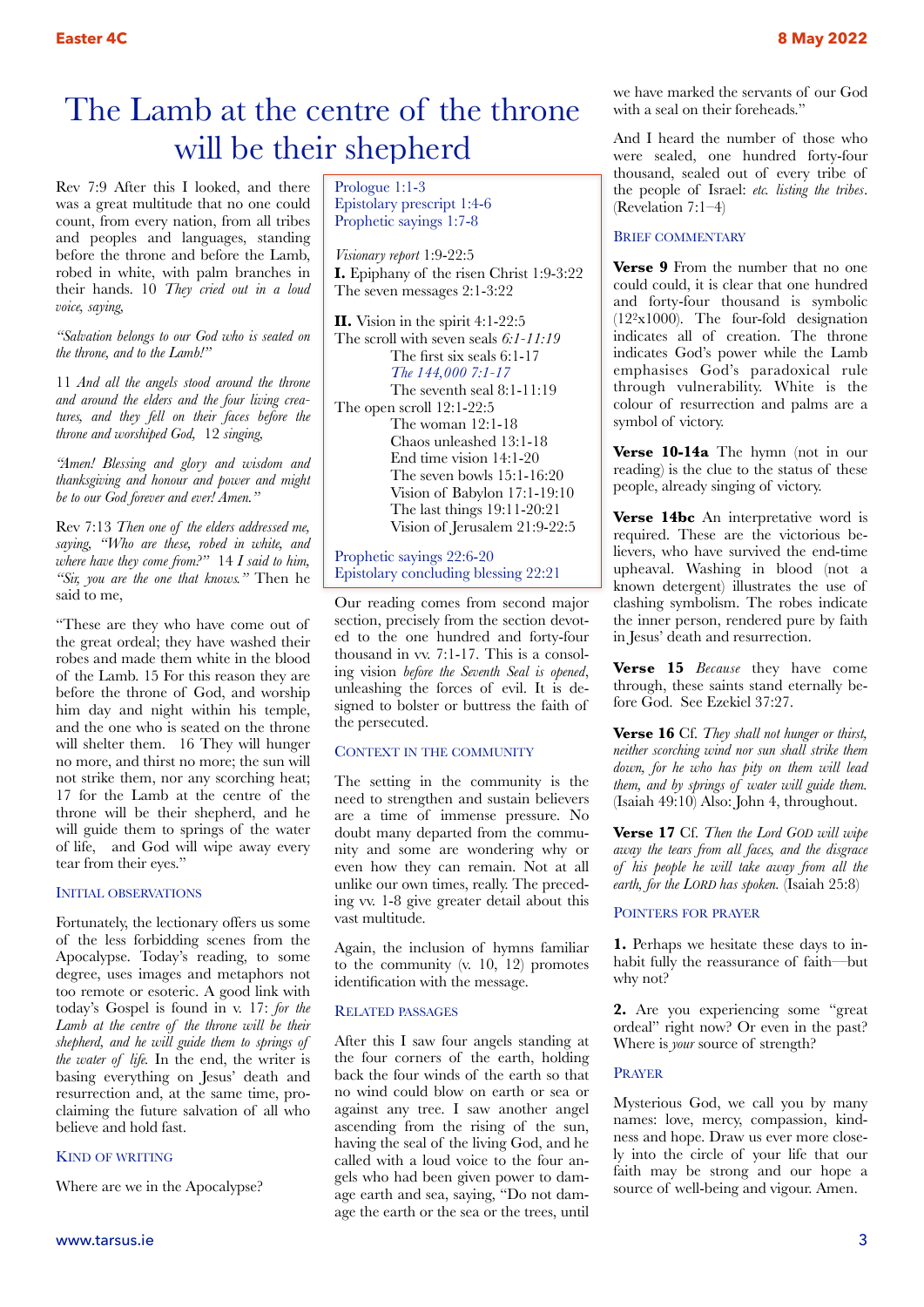# And the disciples were filled with joy and with the Holy Spirit

Acts 13:13 *Then Paul and his companions set sail from Paphos and came to Perga in Pamphylia. John, however, left them and returned to Jerusalem;* 14 but they went on from Perga and came to Antioch in Pisidia. And on the sabbath day they went into the synagogue and sat down.

43 When the meeting of the synagogue broke up, many Jews and devout converts to Judaism followed Paul and Barnabas, who spoke to them and urged them to continue in the grace of God.

44 The next Sabbath almost the whole city gathered to hear the word of the Lord. 45 But when the Jews saw the crowds, they were filled with jealousy; and blaspheming, they contradicted what was spoken by Paul. 46 Then both Paul and Barnabas spoke out boldly, saying, "It was necessary that the word of God should be spoken first to you. Since you reject it and judge yourselves to be unworthy of eternal life, we are now turning to the Gentiles. 47 For so the Lord has commanded us, saying, 'I have set you to be a light for the Gentiles, so that you may bring salvation to the ends of the earth.'"

Acts 13:48 When the Gentiles heard this, they were glad and praised the word of the Lord; and as many as had been destined for eternal life became believers. 49 Thus the word of the Lord spread throughout the region. 50 But the Jews incited the devout women of high standing and the leading men of the city, and stirred up persecution against Paul and Barnabas, and drove them out of their region. 51 So they shook the dust off their feet in protest against them, and went to Iconium. 52 And the disciples were filled with joy and with the Holy Spirit.

#### INITIAL OBSERVATIONS

For our notes, v.13 has been added to give the immediate context. The story told today is typical of the Acts, where, upon rejection by the Jews, the missionaries of The Way turn to the Gentiles. The reading has a fairly large gap in it (we jumped from v.14 to 43!), so it would be good to read the intervening verses to make sense of the excerpt. The speech is a substantial presentation of The Way. It is programmatic in the same way as Peter's speech on Pentecost (Acts 2:14-41) and Jesus' sermon in Nazareth (4:16-30).

#### KIND OF WRITING

The main burden of the excerpt is given over to reactions to the speech of Paul, both positive and negative. This is also programmatic, as we can see in many other passages, such as: 16;14, 17:4, 17; 18:7 etc.

#### CONTEXT IN THE COMMUNITY

Luke groups the missionary activities in three blocks, traditionally known as the Missionary Journeys:

| I | $13:1 - 14:28$  |
|---|-----------------|
| Н | 15:36-18:22     |
| Ш | $18:23-21:16$ . |

As there is no confirmation of the first Missionary Journey in the letters of Paul, some scholars think it is a complete invention by Luke. In any case, our reading reflects this first missionary journey, of evidently limited scope.

### RELATED PASSAGES

The pattern of speaking "the word of God" first in the synagogues is found throughout the Acts: Antioch (13:14), Iconium (14:1); Thessalonica (17:1); Berea (17;10); Athens 17:17; Corinth (18:4); Ephesus (18:19; 19:8) in the case of Paul. Apollos likewise in Ephesus (18:26).

#### BRIEF COMMENTARY

**Verse 14** This takes place, naturally, in Antioch in Pisidia, on a Sabbath. The great speech of Paul follows here. The missing speech is hear on Thursday and Friday this coming week.

**Verse 43** The devout converts are, of course, Gentiles, most likely taken from the god-fearers. On the grace of God, see 2:47.

**Verse 44** The word of God is a key expression in the Acts (Acts 4:31; 6:2, 7; 8:14; 11:1; 12:24; 13:5, 7, 46; 17:13; 18:11). Luke has a tendency to overstate, so the whole city might be taken with a pinch of salt.

**Verse 45** This highly negative reaction is also found elsewhere: the priests in Jerusalem (5:17); the Jews in Thessalonica (17:5); the Jews in Rome (28:19, 22).

**Verse 46** Speaking frankly or boldly is typical of Paul in Acts: 28:31). The necessity of speaking in the synagogues first is interpreted as a divine necessity. The turning to the Gentiles marks subsequent episodes in Acts: Corinth (18:6); Ephesus (19:9) and Rome (28:28). "Judging yourselves unworthy" is highly ironic in the context.

**Verse 47** The turning to the Gentiles is by no means a second best, but follows the command of the Lord. The citation which follows has already been spoken elsewhere. Light to the Gentiles: spoken by Simeon in Lk 2:32. Salvation to the ends of the earth: spoken by the risen Lord in Acts 1:8. It is not, however, to take the place of a mission to the Jews, because the rest of the citation on Simeon's lips reads and for glory to your people Israel (Luke 2:32).

**Verse 48** Rejoicing is typical of believers in Acts (13:53; 15:3; 5:41) as is praising the word of the Lord (11:18).

**Verse 49** A summary statement, based on previous experiences in Caesarea (10;45) and Jerusalem (11:18).

**Verse 50** This is a very different reaction, perhaps based on the demanding citizenship oaths undertaken by inhabitants of the Empire.

**Verse 51** Shaking the dust: cf. Iconium (14:2) and Corinth (18:6). In the OT, dust is a signal of divine punishment.

**Verse 52** In some contrast (!), the disciple head away full of joy (5:41; 8:8; 11:23) and the Holy Spirit (4:8 and many other places.

#### POINTERS FOR PRAYER

**1.** It can happen, when we do our best, that people react in different ways. Have I had such experiences? What was it like? How did I react to that?

**2.** Negative situations sometimes turn out to be new opportunities, as in this reading. Can I recall any situation which looked like an unmitigated disaster, but which in retrospect turned out to be a grace?

**3.** Reacting in knee-jerk fashion, with jealousy etc. is not unknown and may well be part of my own experience. What have I learned?

#### PRAYER

O God, it is your word we bear. Help us to learn from every experience, both good and bad and let us put our joyful trust in your Holy Spirit.